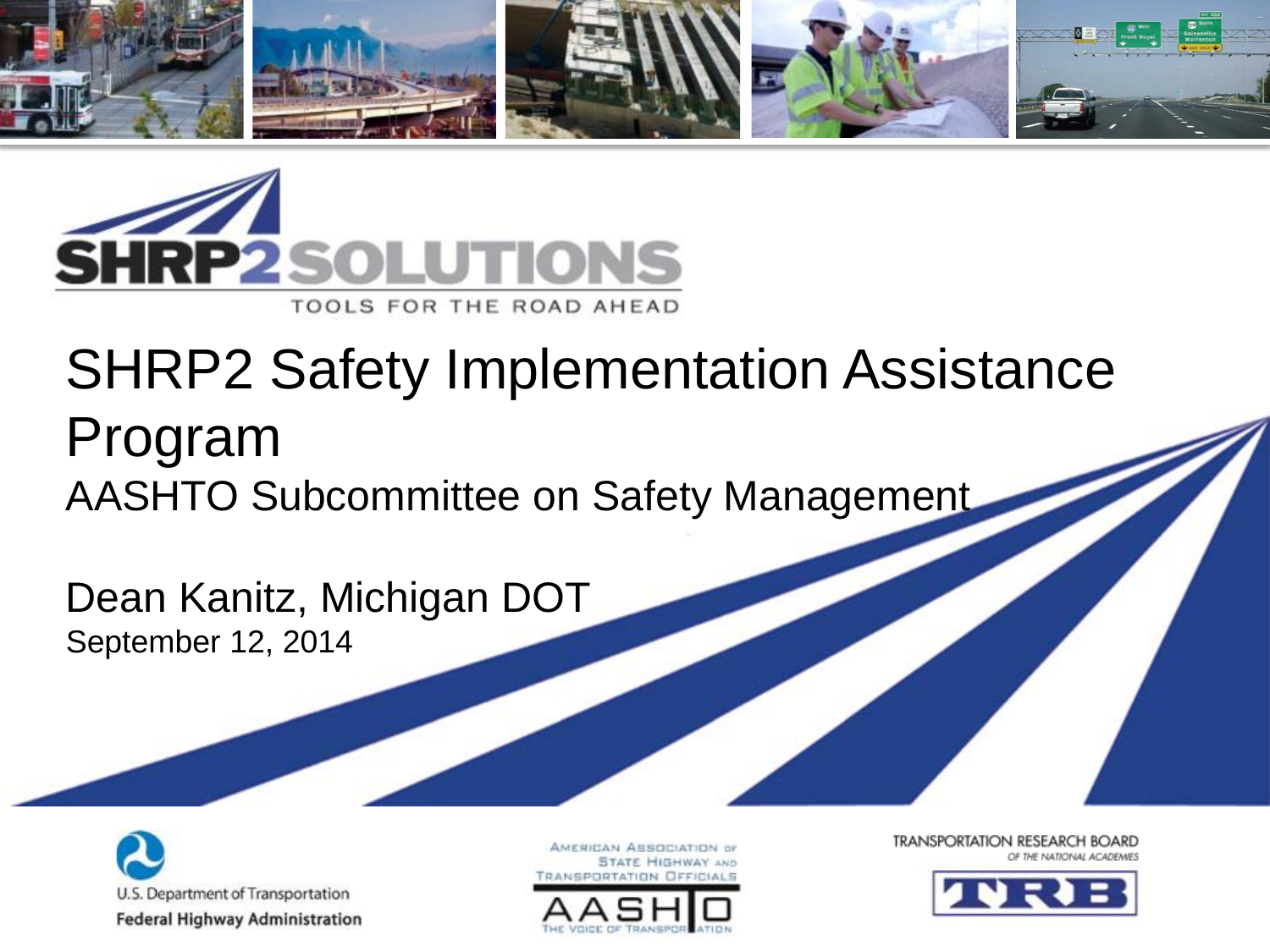# **Today's Presentation**



- Implementation Assistance:
	- *Concept to Countermeasure, Research to Deployment Using the SHRP2 Safety Databases*
		- oThree-phased approach
		- oTimeline and expectations
		- oParticipants
- Other **research** activities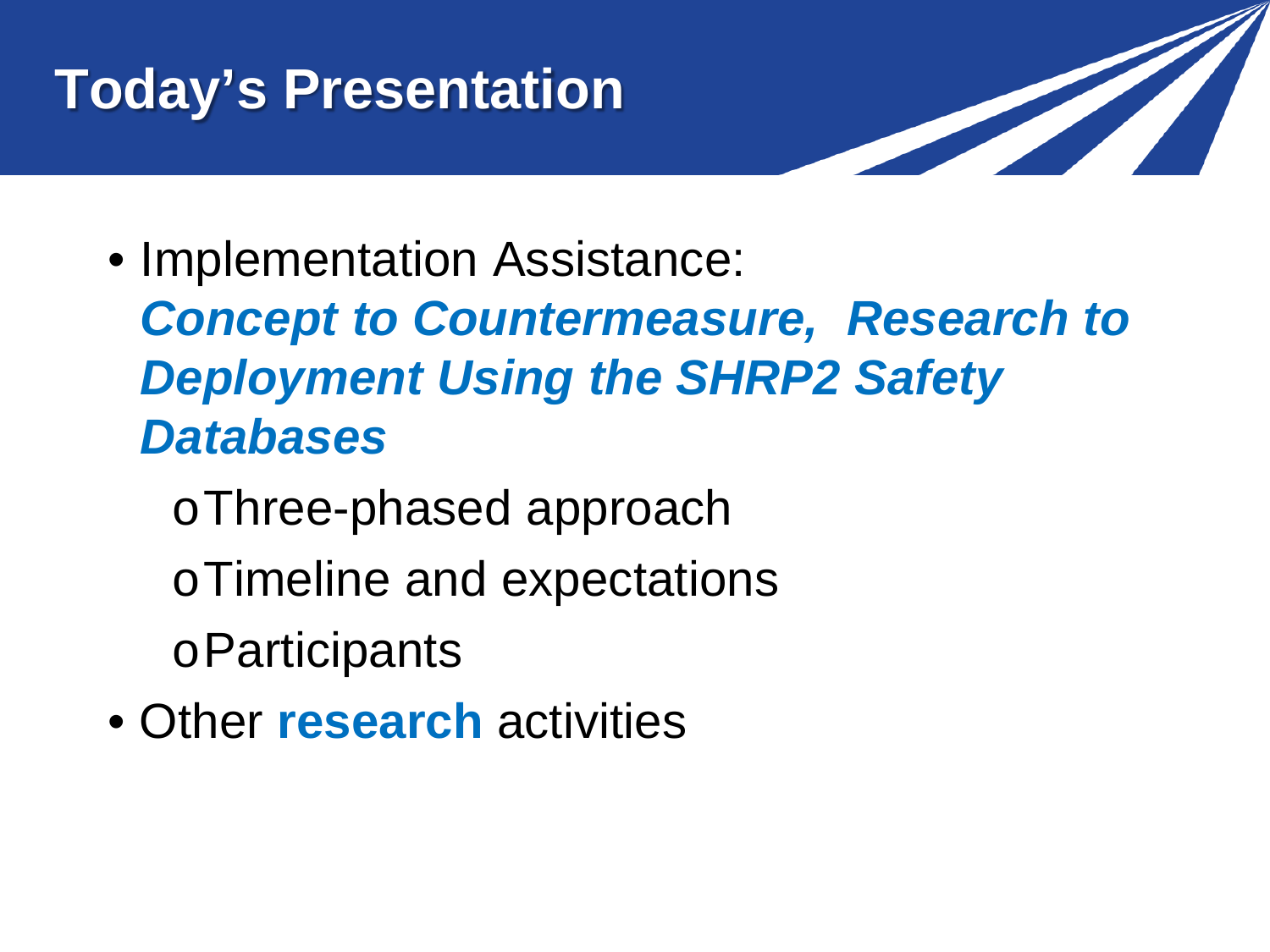### **Naturalistic Driving Study & Roadway Information Databases**



Data from **3,147 volunteer drivers in six sites: 5 million trips and 50 million miles**

**New data** collected 12,500 centerline miles consistent across six sites **Acquired data** (DOTs, others) on 200,000 centerline miles with varying conditions - roadway, weather, traffic  $\ldots$  3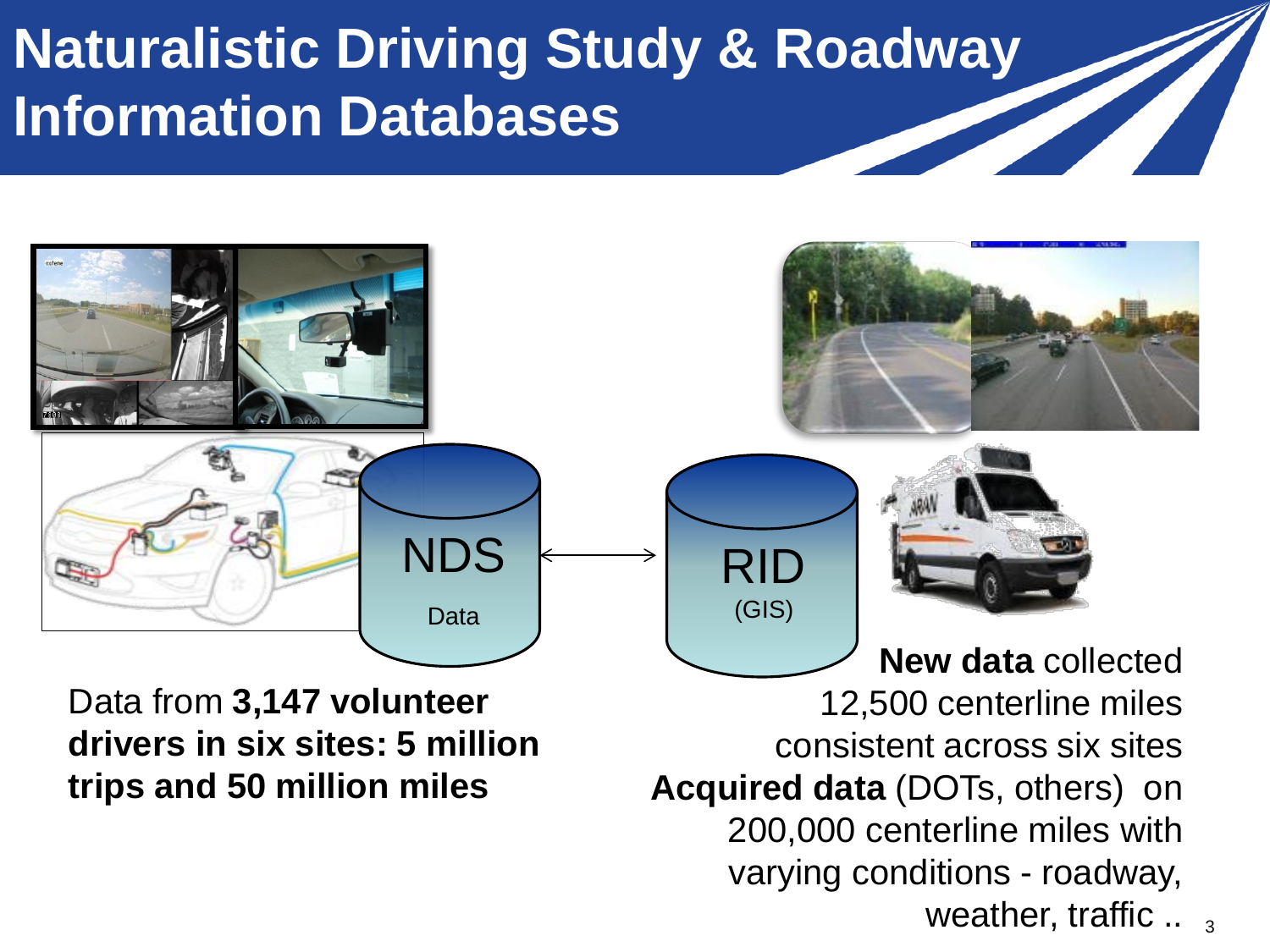# **AASHTO SHRP2 Safety Task Force**

- **Multi-disciplinary team** designed to assist FHWA/AASHTO in safety implementation
- Representatives from **AASHTO-related safety committees**
	- Rudy Malfabon, chair
	- Sandra Larson, vice chair
- Assisted in designing the **FHWA/AASHTO threephased approach** used in the Round 4 solicitation
- Reviewed proposals and **made recommendations**  for Phase 1
- Will review research findings and make **recommendations for Phase 2**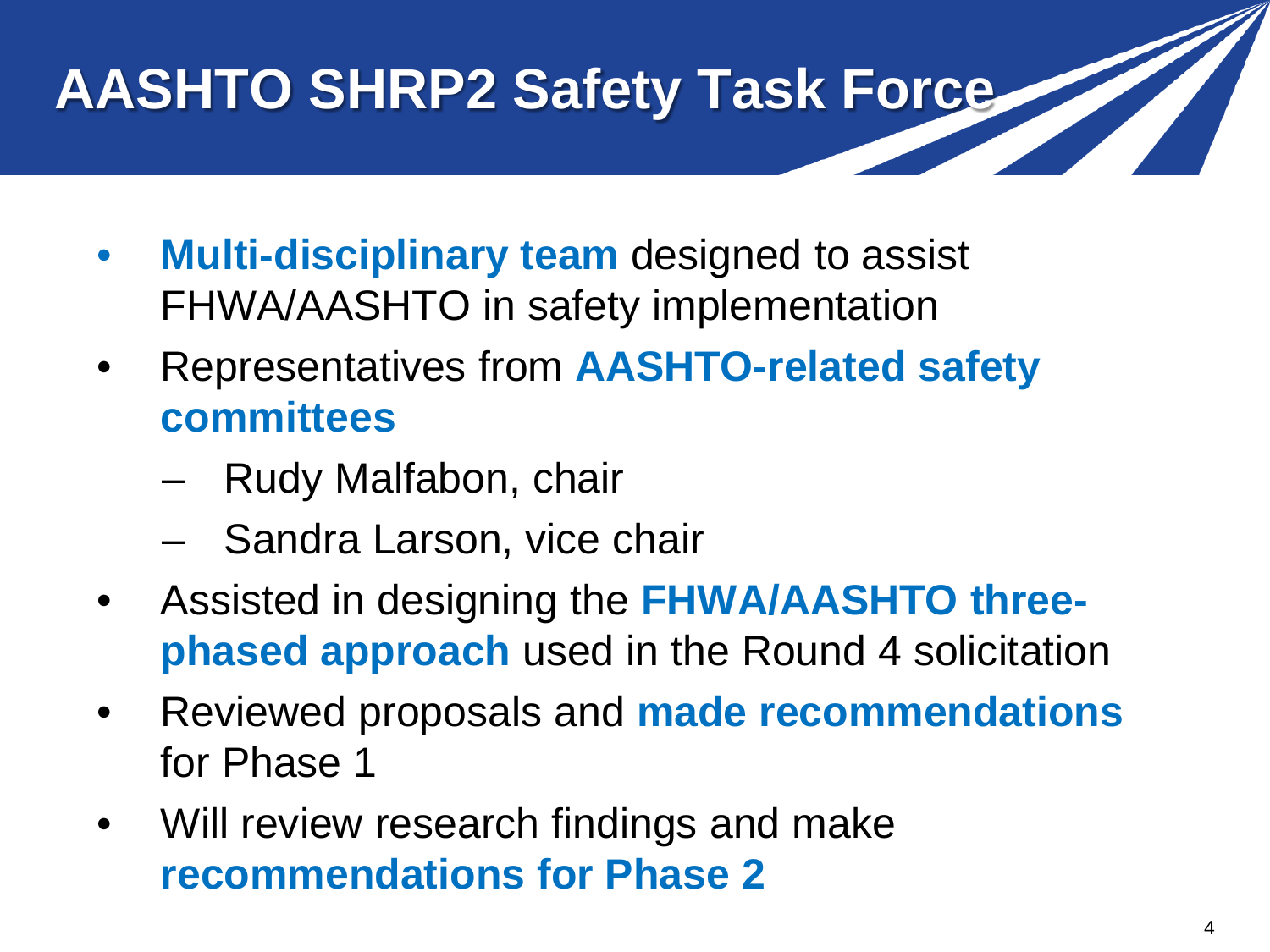# **Objectives of SHRP2 Safety Implementation**

- Demonstrate **use** of the SHRP2 Safety data
- **Increase states' understanding** of the potential uses of the data
- Identify countermeasures
- **Reduce crashes!**



<u>the Communication of the Communication of the Communication of the Communication of the Communication of the Co</u>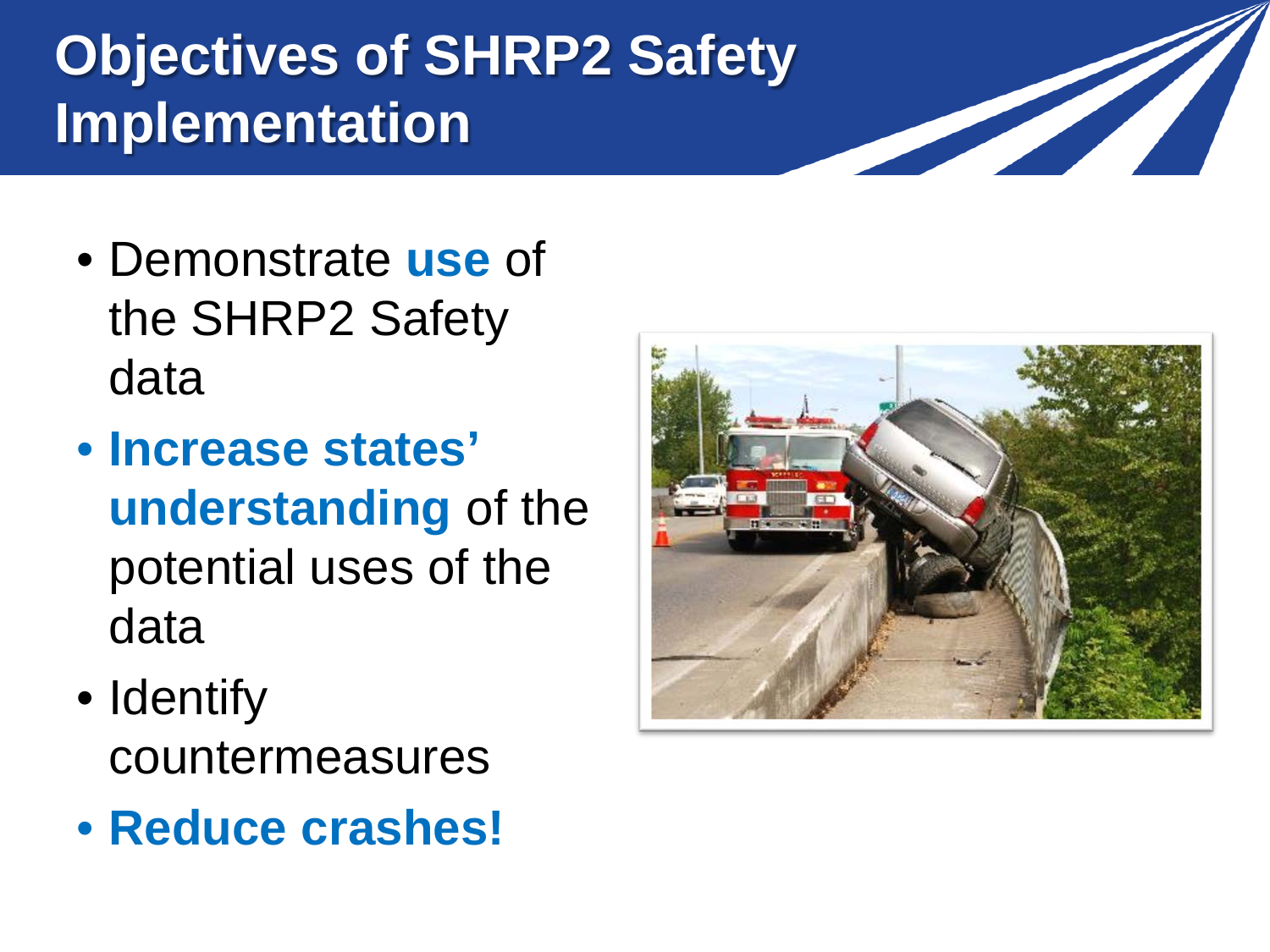### **Safety Implementation Process**

Phase I - Proof of Concept with a sample reduced data set: January – September 2015

> Phase II full data set and in-depth analysis & countermeasure identification: To begin Fall 2015

> > Possible Phase III to adopt or implement countermeasure nationally: 2016

**Decision**

**Decision**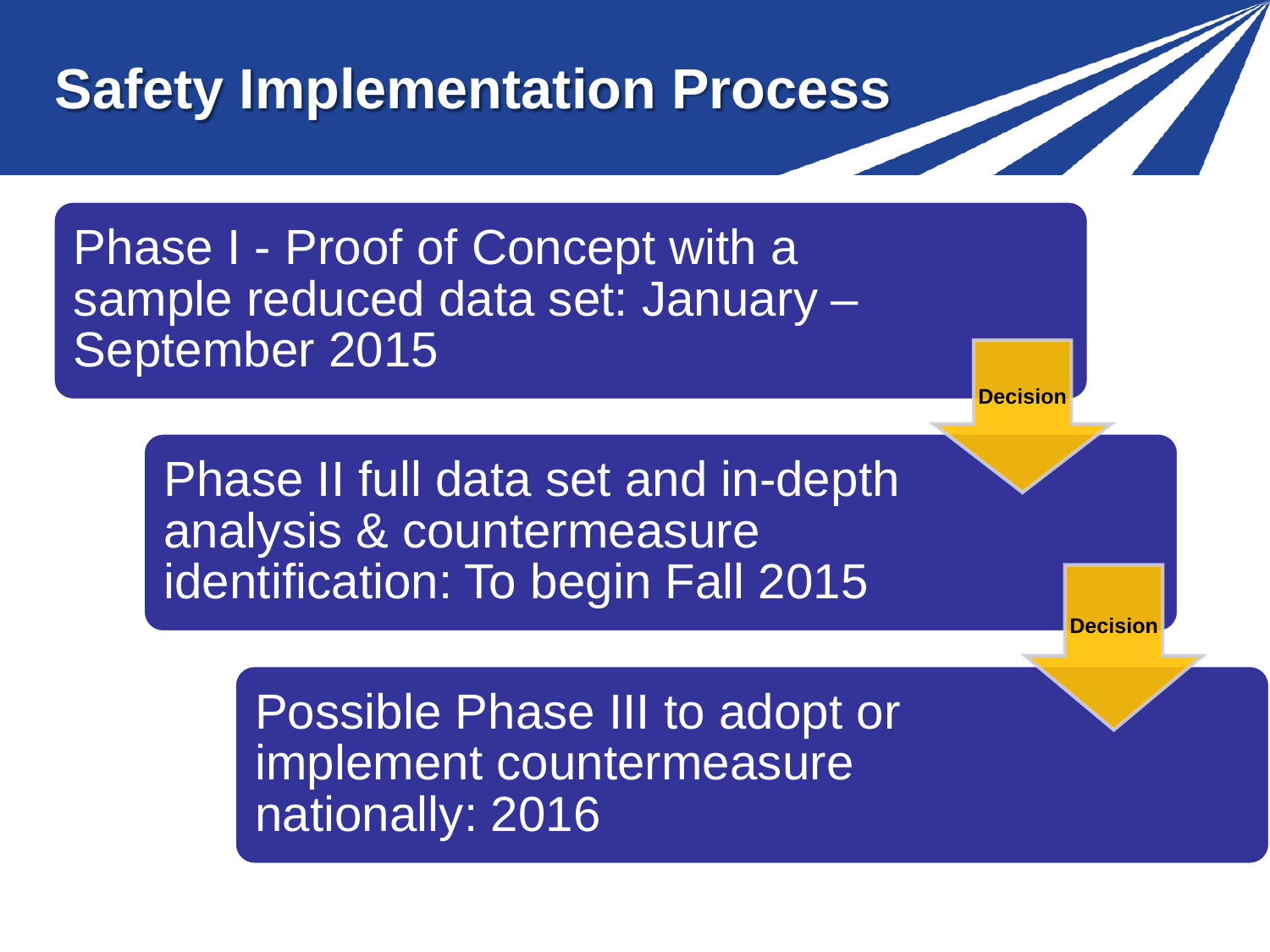### **Research Topics**



- Driver **speed**
- **Roadway features** and driver performance
- Preceding **contributory events**
- **Vulnerable** road users
- Intersections

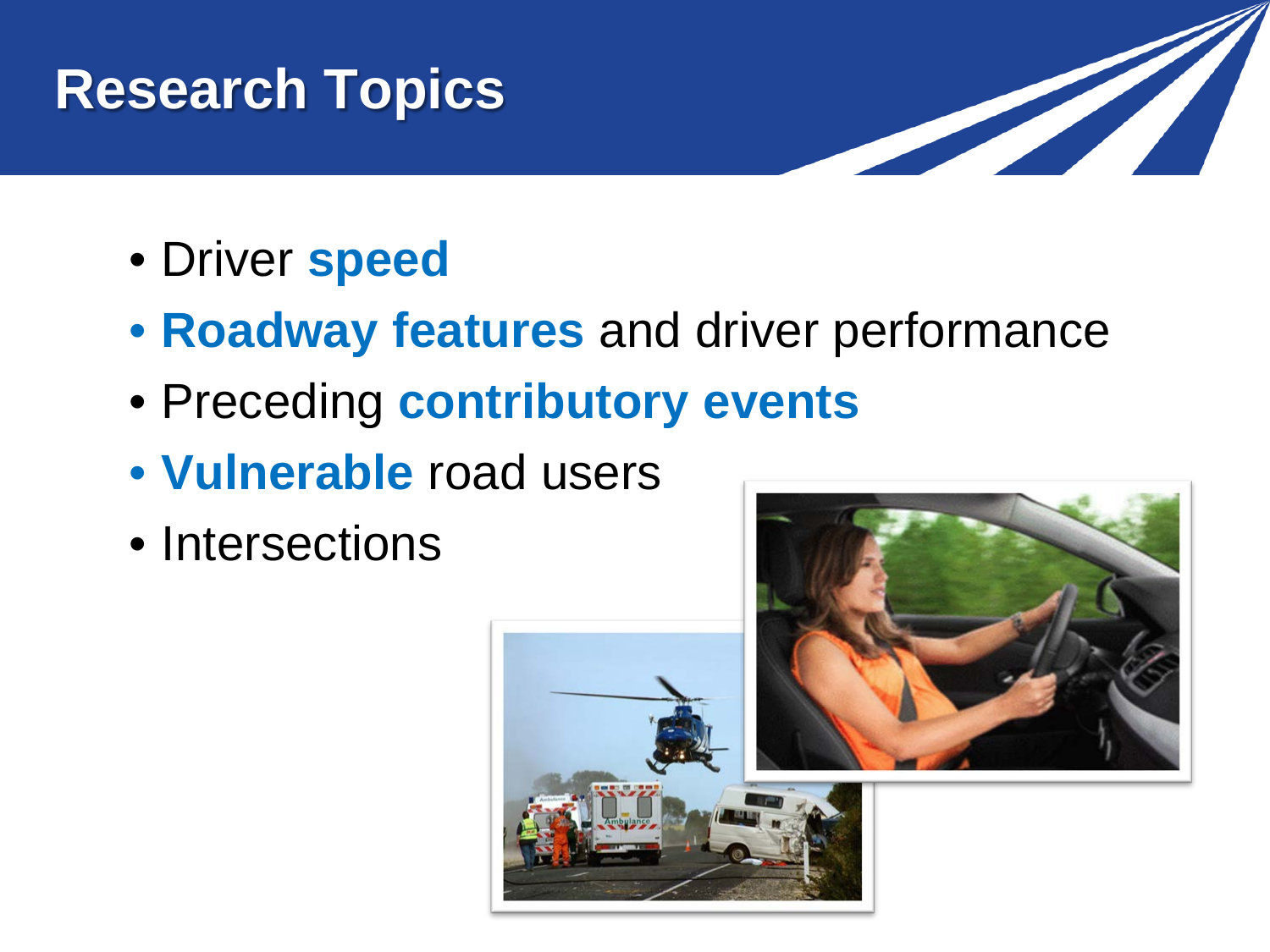



- 11 projects funded \$100,000 for Phase I (DOTs can augment the budget with matching funds if they wish)
- Participants use small pilot data set of NDS and RID data
- Participants must present findings within nine months of the "proof of concept"
- As part of final Phase 1 presentation, participants must show that a full analysis with larger data set will be effective; a detailed cost estimate for completing Phase 2 will also be needed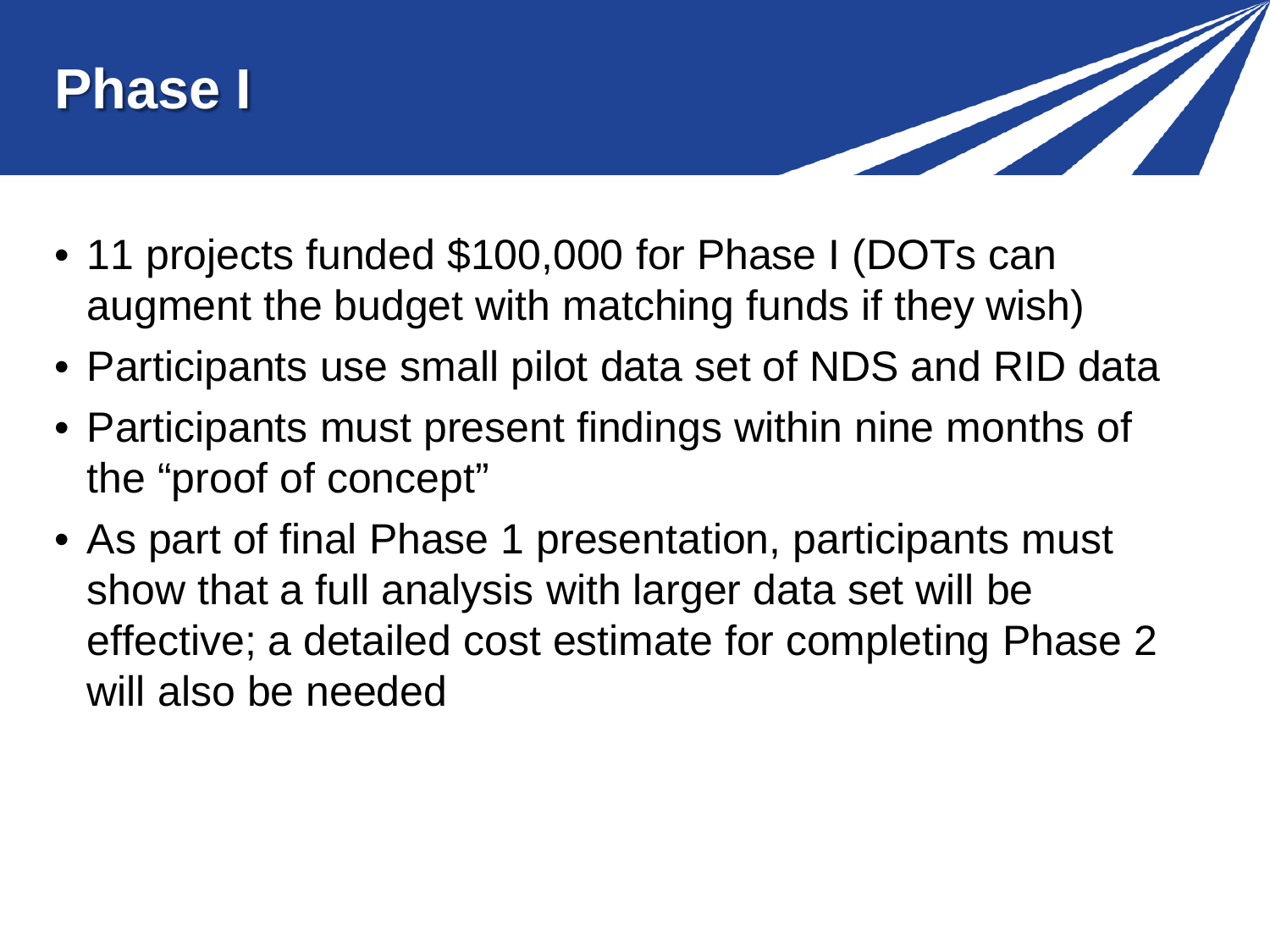### **Safety – 10 DOTs Selected in Round 4**

• *11 Proof of Concept projects in 10 states*

| <b>Pedestrian</b>                       | <b>Florida DOT</b><br>Nevada DOT<br><b>New York State DOT</b> |
|-----------------------------------------|---------------------------------------------------------------|
| <b>Roadway Departure</b>                | <b>lowa DOT</b>                                               |
| <b>Speeding</b>                         | <b>Michigan DOT</b><br><b>Washington DOT</b>                  |
| <b>Work Zones</b>                       | <b>Minnesota DOT</b>                                          |
| <b>Horizontal &amp; Vertical Curves</b> | <b>North Carolina DOT</b>                                     |
| <b>Interchange Ramps</b>                | <b>Utah DOT</b>                                               |
| <b>Adverse Conditions</b>               | <b>Wyoming DOT</b>                                            |
| <b>Roadway Lighting</b>                 | <b>Washington DOT</b>                                         |

<u>a shekara ta 1999 da ga shekara ta 1999 da ga shekara ta 1999 da ga shekara ta 1999 da ga shekara ta 1999 da g</u>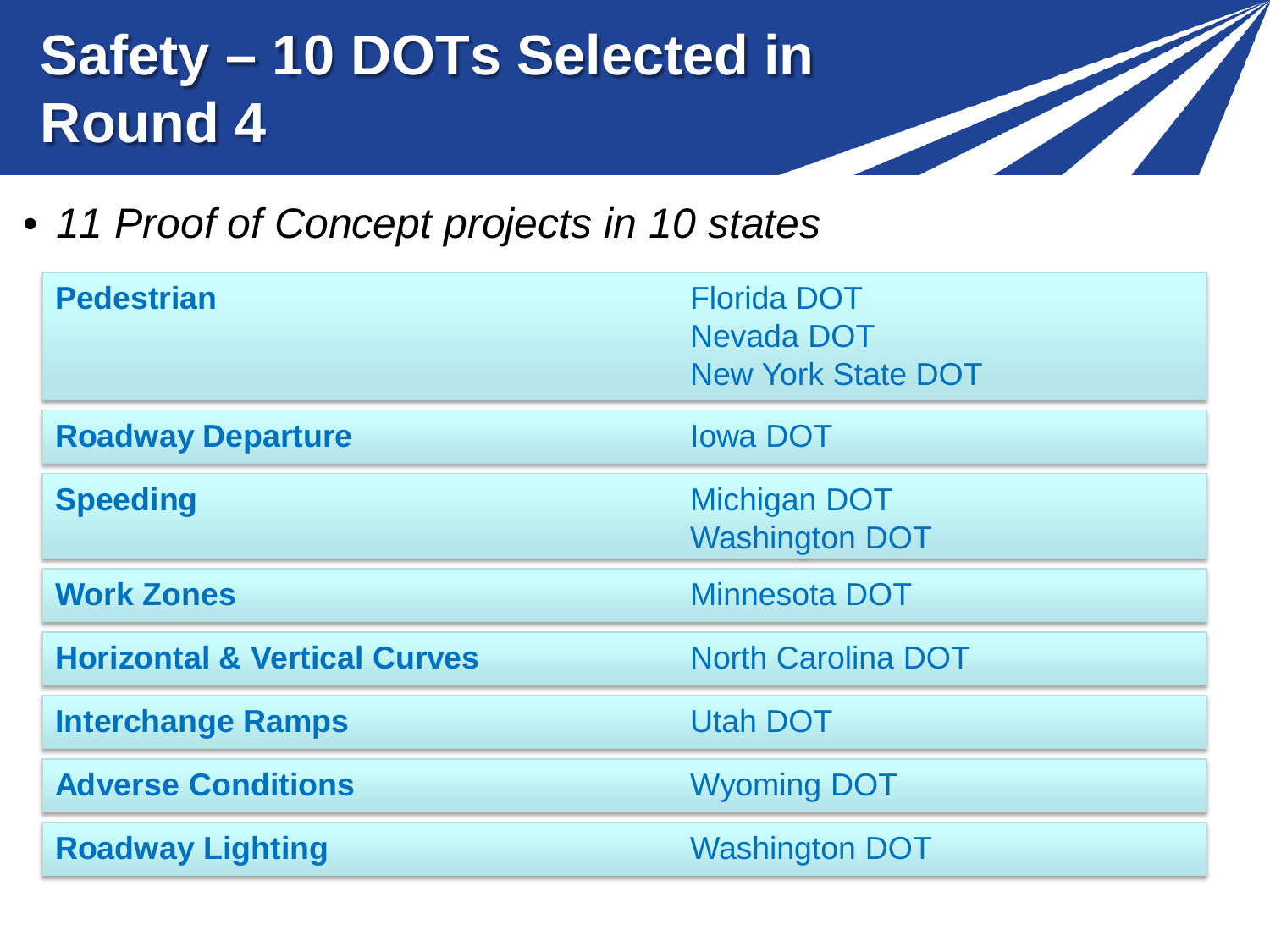# **Safety Topics – Round 4 IAP selections**

| Florida:                   | How do drivers interact with pedestrian features at signalized<br>intersections when pedestrians are or are not present?                        |
|----------------------------|-------------------------------------------------------------------------------------------------------------------------------------------------|
| lowa:                      | Which driver and roadway characteristics play the most<br>significant role in road departure crashes and safety critical<br>events              |
| Michigan:                  | The interrelationship between speed limits geometry and<br>driver behavior                                                                      |
| Minnesota:                 | What role do speed and distraction play in work zone crashes or<br>near crashes?                                                                |
| <b>North Carolina:</b>     | Evaluation of the interaction between horizontal and vertical<br>alignment on rural two lane roads                                              |
| Nevada:                    | Assessing the influence of driver, vehicle, roadway and<br>environmental factors on pedestrians - turning - traffic crashes<br>at intersections |
| New York:                  | Pedestrian safety and high-visibility markings                                                                                                  |
| Utah:                      | How is driver behavior and performance impacted while in the<br>vicinity of closely spaced interchange ramps?                                   |
| Washington:<br>Washington: | Examination of episodic speeding on Washington State roads<br><b>Illumination safety research</b>                                               |
| Wyoming:                   | Role of adverse conditions on speed behavior and drivers                                                                                        |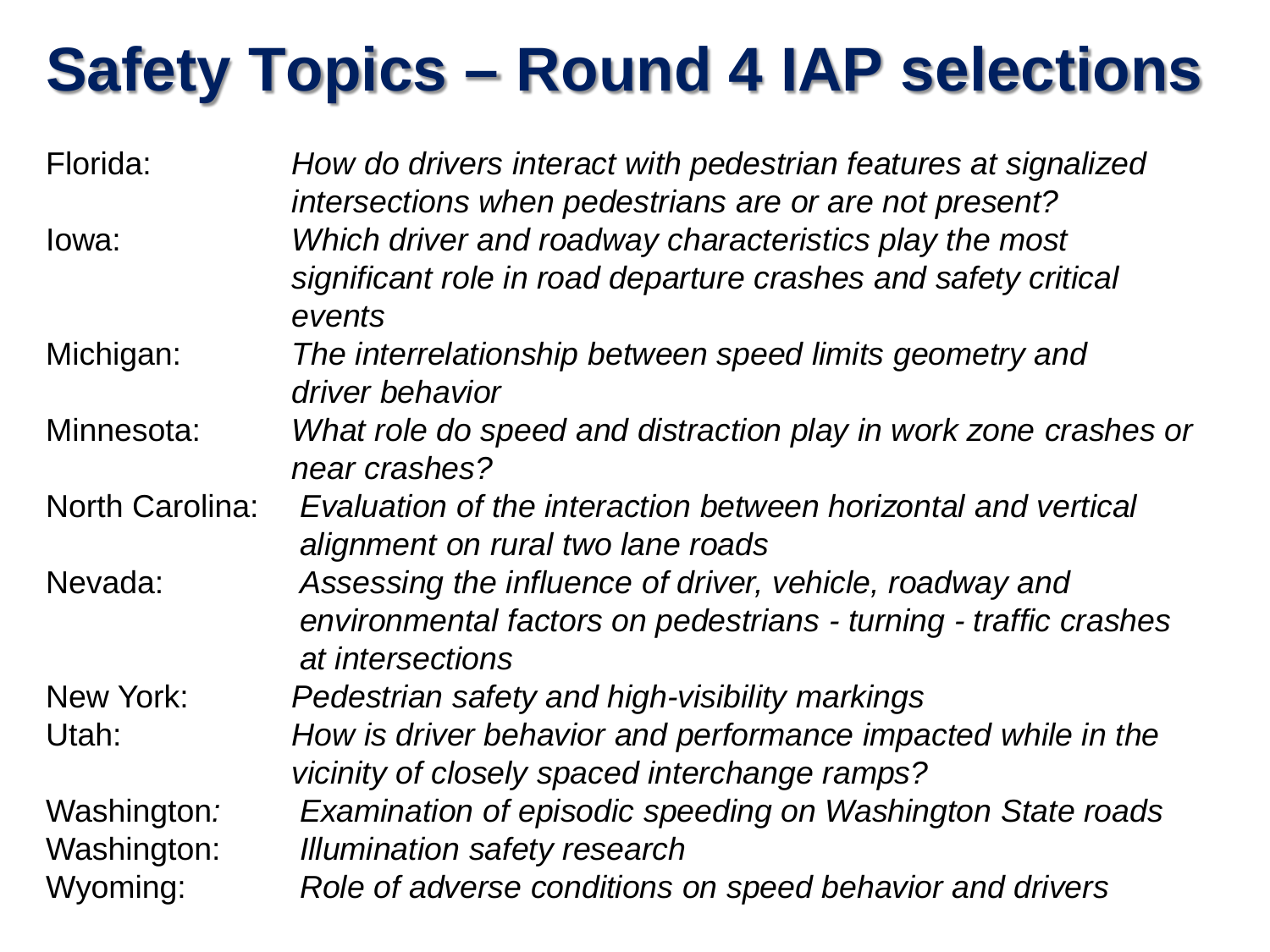# **Phase II: Actionable Research**

- Only occurs with successful completion of Phase I and authorization by FHWA and Safety Task Force
- Efforts will consist of in-depth and detailed analysis of the proposed research question using SHRP2 Safety data
- Results should be findings and recommendations leading to potential new insights and/or countermeasures
- Deliverables should include:
	- Detailed plan for Phase III
	- Cost estimate for Phase III

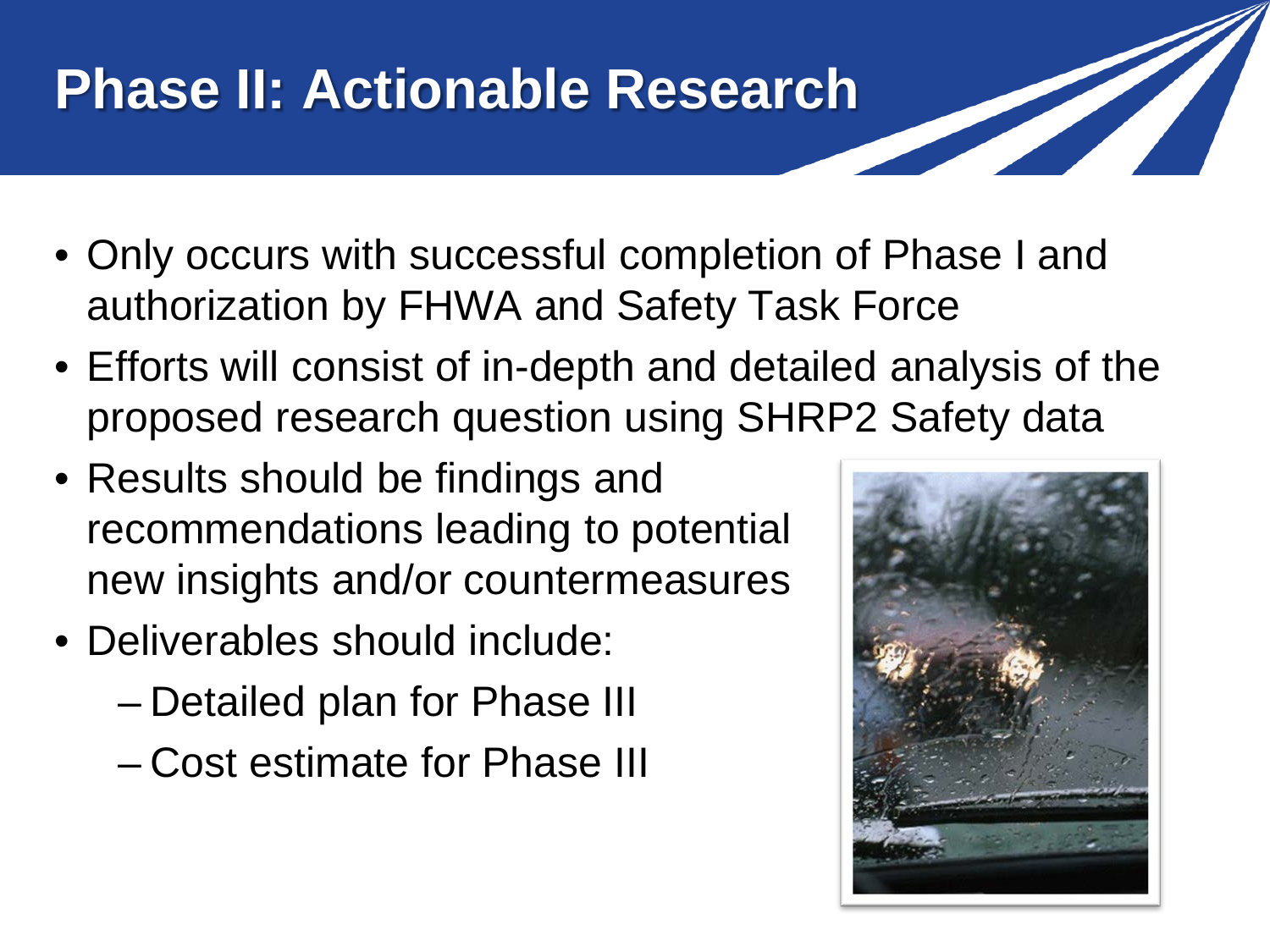# **Phase III: Deployment**

- 
- May be authorized by FHWA and Safety Task Force
- Will be subject to findings in Phase II research
- Will NOT include additional research
- Activities may include:
	- Integration of findings into manuals, guidelines, policies
	- Countermeasure development, public service programs, new outreach to drivers
	- Pilot testing
- Countermeasures may be included in future rounds of the Implementation Assistance Program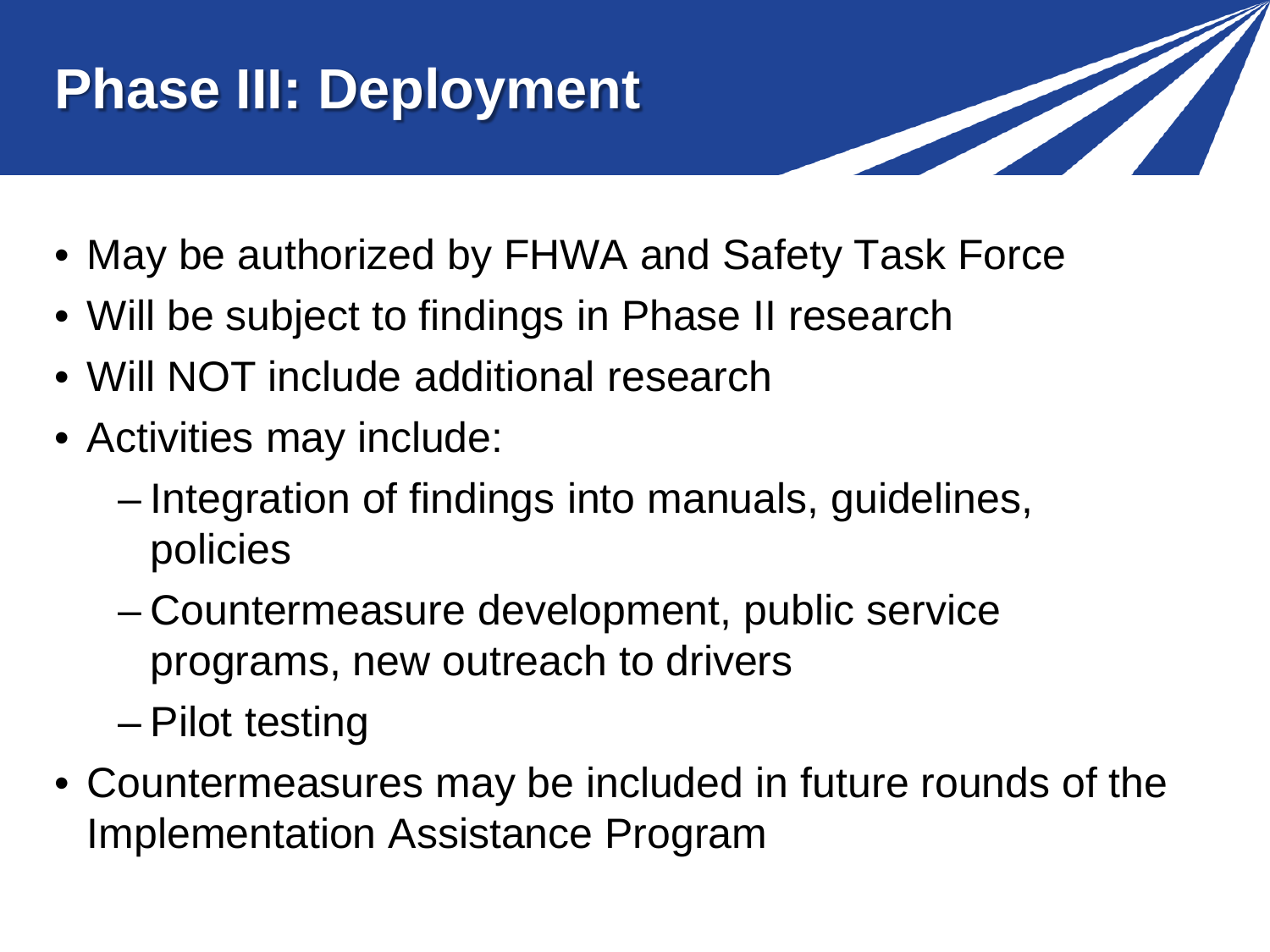# **Michigan's Project**



- Assessing how speed limits on certain types of roadways affect driver behavior
- Emphasis on limited access facilities
- Potential outcomes:

o Modifications to maximum speed limits o Use of advisory sign location and designs o How different drivers relate to speed

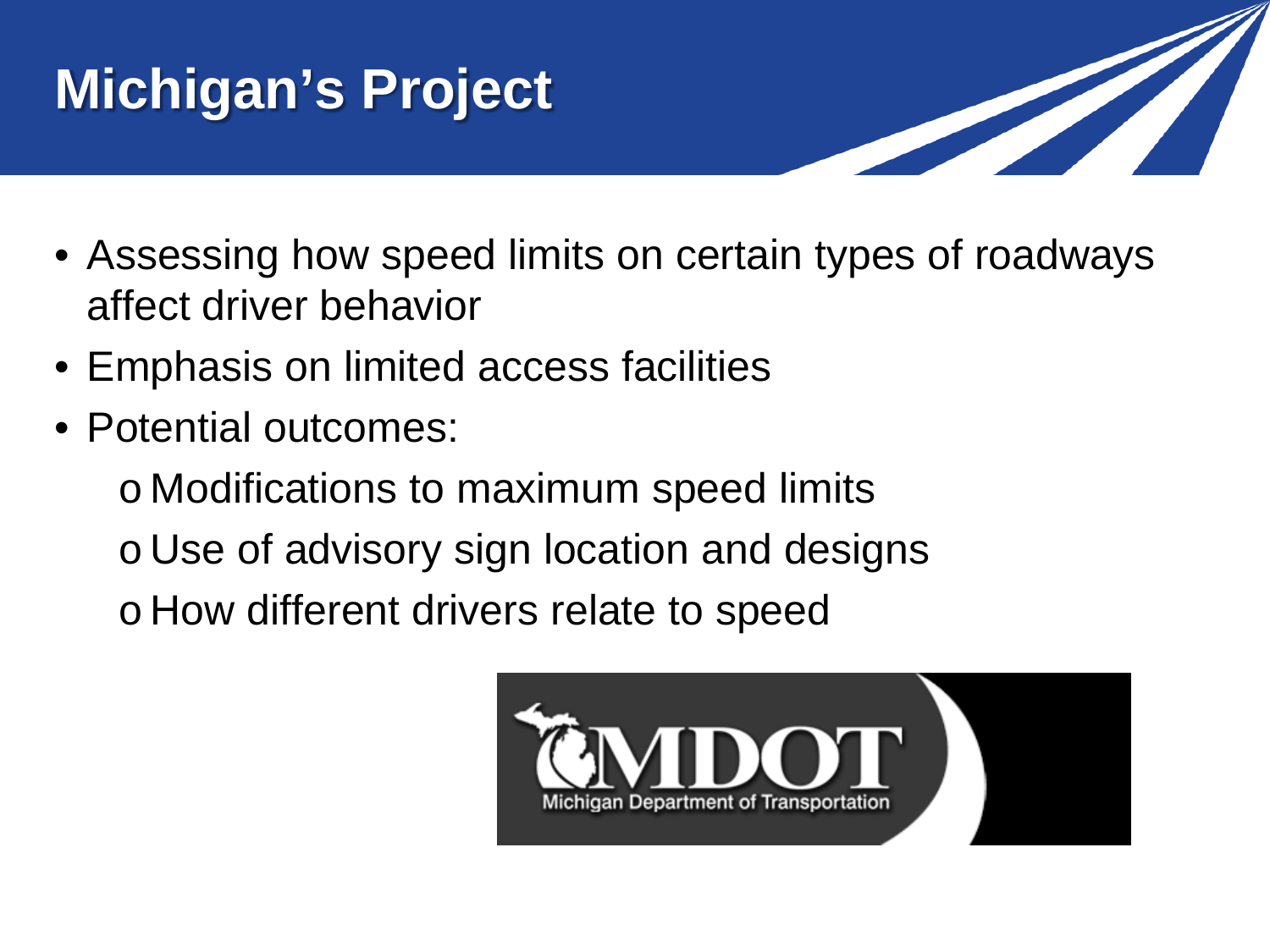# **Related SHRP2 Safety Research**

- SHRP2 S08 Projects:
	- Phased approach used as model for IAP projects
	- Final research reports available soon
	- Topics:
		- Horizontal curves
		- Offset left turn lanes
		- Driver glance patterns
- NCHRP 20-7 (368): Development of a Roadmap for Use of SHRP2 Safety Data to Enhance Existing Publications:
	- Green Book, Roadside Design Guide, HSM
	- MUTCD, Human Factors Guide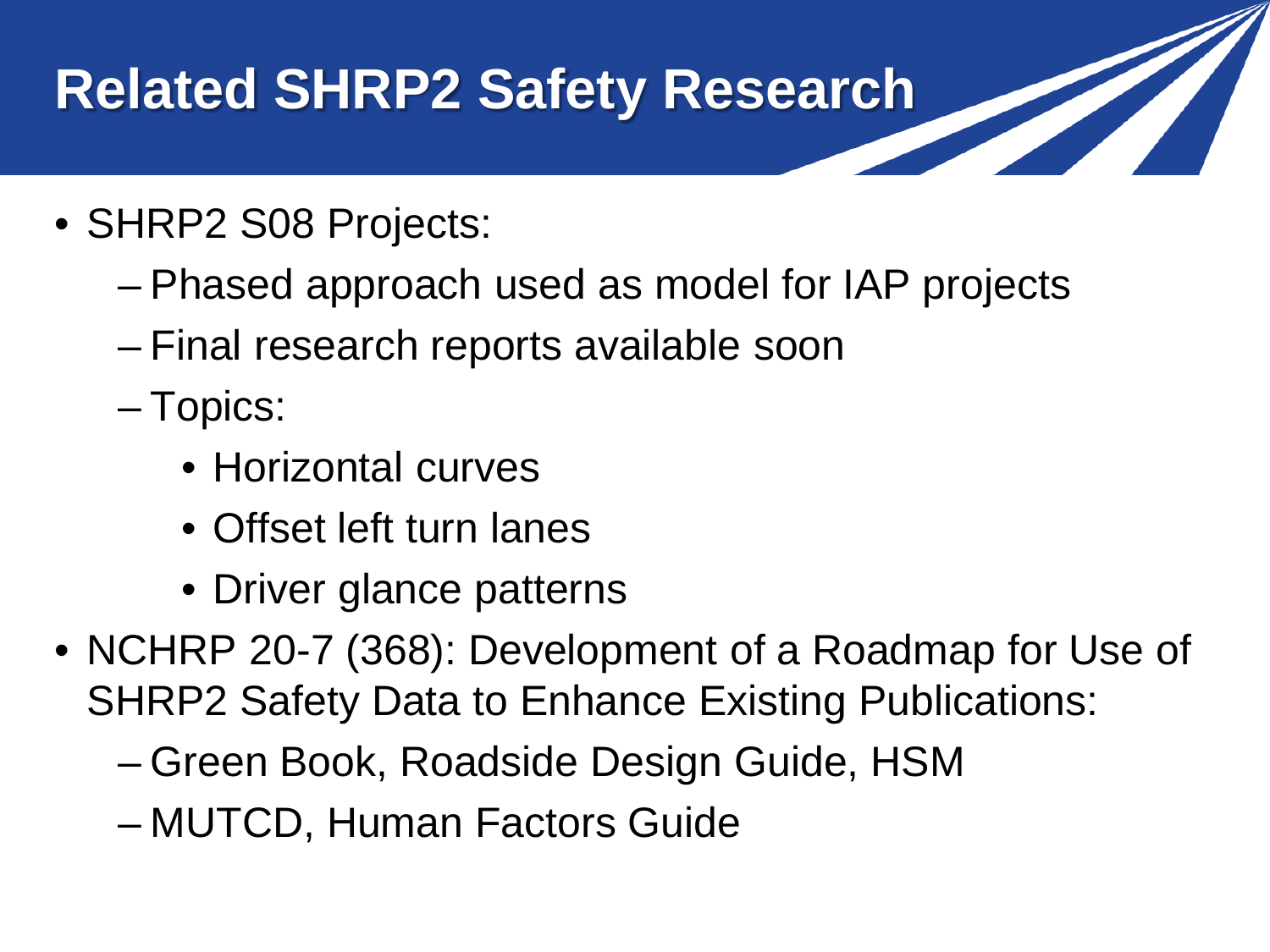# **Where to Find More Information**

- AASHTO SHRP2 web site Safety page: <http://shrp2.transportation.org/Pages/Safety.aspx>
- FHWA: [www.fhwa.dot.gov/goSHRP2](http://www.fhwa.dot.gov/goSHRP2)
- About the NDS:
	- InSight website <https://insight.shrp2nds.us/>
	- Recorded NDS webinar http://www.trb.org/StrategicHighwayResearchProgram2SH RP2/SafetyWebinars.aspx
- About the RID:
	- Recorded RID webinar http://www.trb.org/StrategicHighwayResearchProgram2SH RP2/SafetyWebinars.aspx